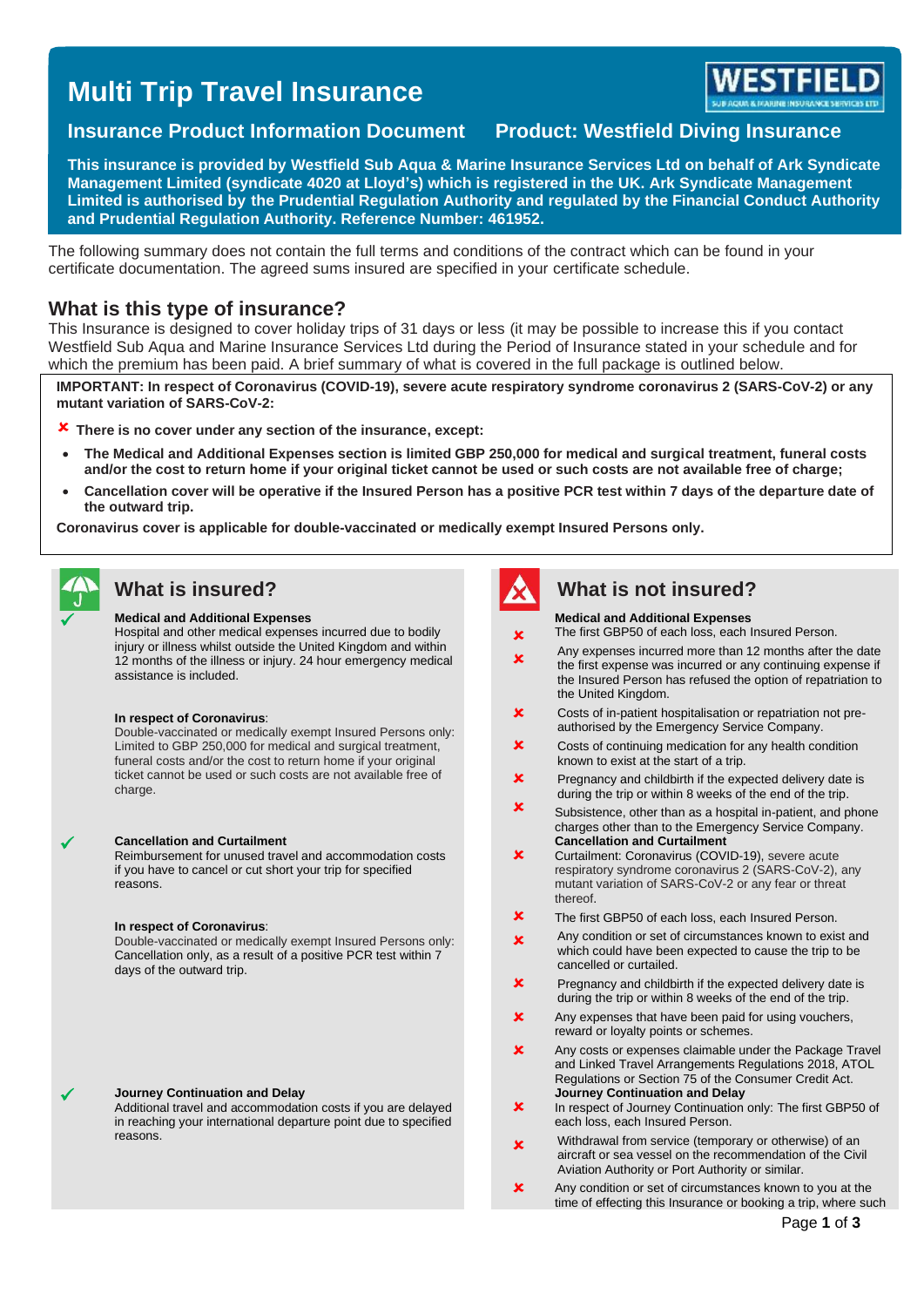| ✔ | <b>Personal Liability</b><br>If you become legally liable to pay claims for accidental bodily<br>injury to the public.                                                                                                  | $\pmb{\times}$ | condition or set of circumstances could reasonably have<br>been expected to give rise to a claim under this Section.<br><b>Personal Liability</b><br>Accidental bodily injury to any member of your family or<br>household or to any employee or business associate.                                                              |
|---|-------------------------------------------------------------------------------------------------------------------------------------------------------------------------------------------------------------------------|----------------|-----------------------------------------------------------------------------------------------------------------------------------------------------------------------------------------------------------------------------------------------------------------------------------------------------------------------------------|
|   |                                                                                                                                                                                                                         | $\mathbf x$    | Loss of or damage to property belonging to or in the care,<br>custody or control of you or any member of your family or<br>household or of an employee or business associate.                                                                                                                                                     |
| ✔ | <b>Legal Expenses</b>                                                                                                                                                                                                   | $\pmb{\times}$ | The ownership, possession or use of any horse drawn or<br>mechanically propelled vehicle (other than golf buggies),<br>aircraft, waterborne craft (other than sailboards, surfboards,<br>canoes, rowing dinghies, foot or hand propelled paddle<br>boats, and inflatable dinghies), firearms or animals.<br><b>Legal Expenses</b> |
|   | For pursuit of a claim against a third party who has caused<br>you bodily injury.                                                                                                                                       | ×              | Expenses incurred without the Underwriters' written consent<br>(which shall not be unreasonably withheld).                                                                                                                                                                                                                        |
| ✔ | <b>Personal Accident</b>                                                                                                                                                                                                | ×              | Actions against travel agents, tour operators, Underwriters or<br>their agents, your family, an employee or business associate<br>or the Assured.<br><b>Personal Accident</b>                                                                                                                                                     |
|   | Payable in event of death or permanent total disablement due<br>to an accident.                                                                                                                                         | ×              | Mountaineering or rock climbing involving ropes or guide<br>ropes, free climbing, potholing or cave diving (other than<br>cavern diving), or motor sports, sports tours or aeronautics /<br>aviation other than as a passenger.                                                                                                   |
| ✔ | <b>Hospital Benefit</b><br>A cash benefit for each complete day spent as a hospital in-<br>patient outside the United Kingdom.                                                                                          | ×              | <b>Hospital Benefit</b><br>Any claims where you are involved in (except as a spectator)<br>mountaineering or rock climbing involving ropes or guide<br>ropes, free climbing, potholing or cave diving (other than<br>cavern diving), or motor sports, sports tours or aeronautics /<br>aviation other than as a passenger.        |
| ✔ | Personal Baggage, Clothing or Effects<br>Permanent loss of or damage to your baggage and                                                                                                                                | ×              | Personal Baggage, Clothing or Effects<br>The first GBP50 of each loss, each Insured Person.                                                                                                                                                                                                                                       |
|   | belongings.                                                                                                                                                                                                             | $\pmb{\times}$ | Unattended personal effects, travellers' cheques or money.                                                                                                                                                                                                                                                                        |
|   | Delayed Baggage<br>For the purchase of immediate necessities if baggage is                                                                                                                                              | ×              | Money or valuables lost or stolen if not reported to the police<br>within 24 hours and written statement obtained.                                                                                                                                                                                                                |
|   | temporarily lost or delayed in transit.                                                                                                                                                                                 | $\pmb{\times}$ | Jewellery, valuables, travellers' cheques or money left in the<br>custody of a carrier.                                                                                                                                                                                                                                           |
|   |                                                                                                                                                                                                                         | ×              | Property confiscated by Customs.                                                                                                                                                                                                                                                                                                  |
| ✓ | <b>Car Hire Excess Waiver</b><br>Reimbursement (after all waivers have been taken) of any<br>monetary excess or deductible that you are legally liable to<br>pay following loss or damage to a rental car hired by you. | ×              | <b>Car Hire Excess Waiver</b><br>Losses where the insured person has not taken up all<br>comprehensive insurance or waivers offered by the licensed<br>rental agency against loss or damage to the rental car<br>(whether discretionary or mandatory).                                                                            |
| ✓ | <b>Inability To Scuba Dive Benefit</b><br>A cash benefit for each complete day that you are unable to                                                                                                                   | ×              | <b>Inability To Scuba Dive Benefit</b><br>Your failure to comply with the current safety                                                                                                                                                                                                                                          |
|   | scuba dive after the first 2 days, due to Bodily Injury or illness.                                                                                                                                                     |                | recommendations of your scuba diving association.                                                                                                                                                                                                                                                                                 |
|   |                                                                                                                                                                                                                         | ×              | Claims where you fail to supply a doctor's certificate stating<br>the exact nature of the Bodily Injury or illness and that you<br>are unfit to scuba dive.                                                                                                                                                                       |
| ✔ | Ski Passes, Equipment and Clothing Hire and Tuition<br>Fees                                                                                                                                                             |                | Ski Passes, Equipment, Clothing Hire, Tuition Fees                                                                                                                                                                                                                                                                                |
|   | Reimbursement due to loss of ski pass or reimbursement of<br>unused fees due to injury, illness or cancellation of the trip.                                                                                            |                |                                                                                                                                                                                                                                                                                                                                   |
|   | <b>Piste Closure</b><br>Compensation or travel expenses due to lack of snow at your<br>resort.                                                                                                                          | ×              | <b>Piste Closure</b><br>Any claims within Europe for trips commencing or ending<br>during the period 1 <sup>st</sup> May to 30 <sup>th</sup> November inclusive.                                                                                                                                                                  |
|   |                                                                                                                                                                                                                         | ×              | Any claims where the Tour Operator has made alternative<br>travel arrangements.                                                                                                                                                                                                                                                   |
| ✔ | Avalanche<br>Travel and accommodation if you are delayed at your resort<br>due to avalanche.                                                                                                                            | ×              | Avalanche<br>Any claims within Europe for trips commencing or ending<br>during the period 1 <sup>st</sup> May to 30 <sup>th</sup> November inclusive.                                                                                                                                                                             |

# **Are there any restrictions on cover?**

**! IMPORTANT: In respect of Coronavirus (COVID-19), severe acute respiratory syndrome coronavirus 2 (SARS-CoV-2) or any mutant variation of SARS-CoV-2:**

- **The Medical and Additional Expenses section is limited to GBP 250,000 medical and surgical treatment, funeral costs and/or the cost to return home if your original ticket cannot be used or such costs are not available free of charge.**
- **Cancellation cover is limited to a positive PCR test within 7 days of the departure date of the outward trip.**
- **Coronavirus cover is applicable for double-vaccinated or medically exempt Insured Persons only.**
- **There is no cover under any other section of the insurance.**
- **!** There may be endorsements applicable to your insurance. These will be attached to your certificate schedule.
- **!** Holidays within the United Kingdom must involve at least 5 nights accommodation booked before commencement of the trip.
- **!** Any trip booked or commenced by you contrary to medical advice, to obtain medical treatment or after a terminal prognosis.
- **!** There may be age limitations. Please check with Westfield Sub Aqua & Marine Insurance Services Ltd.